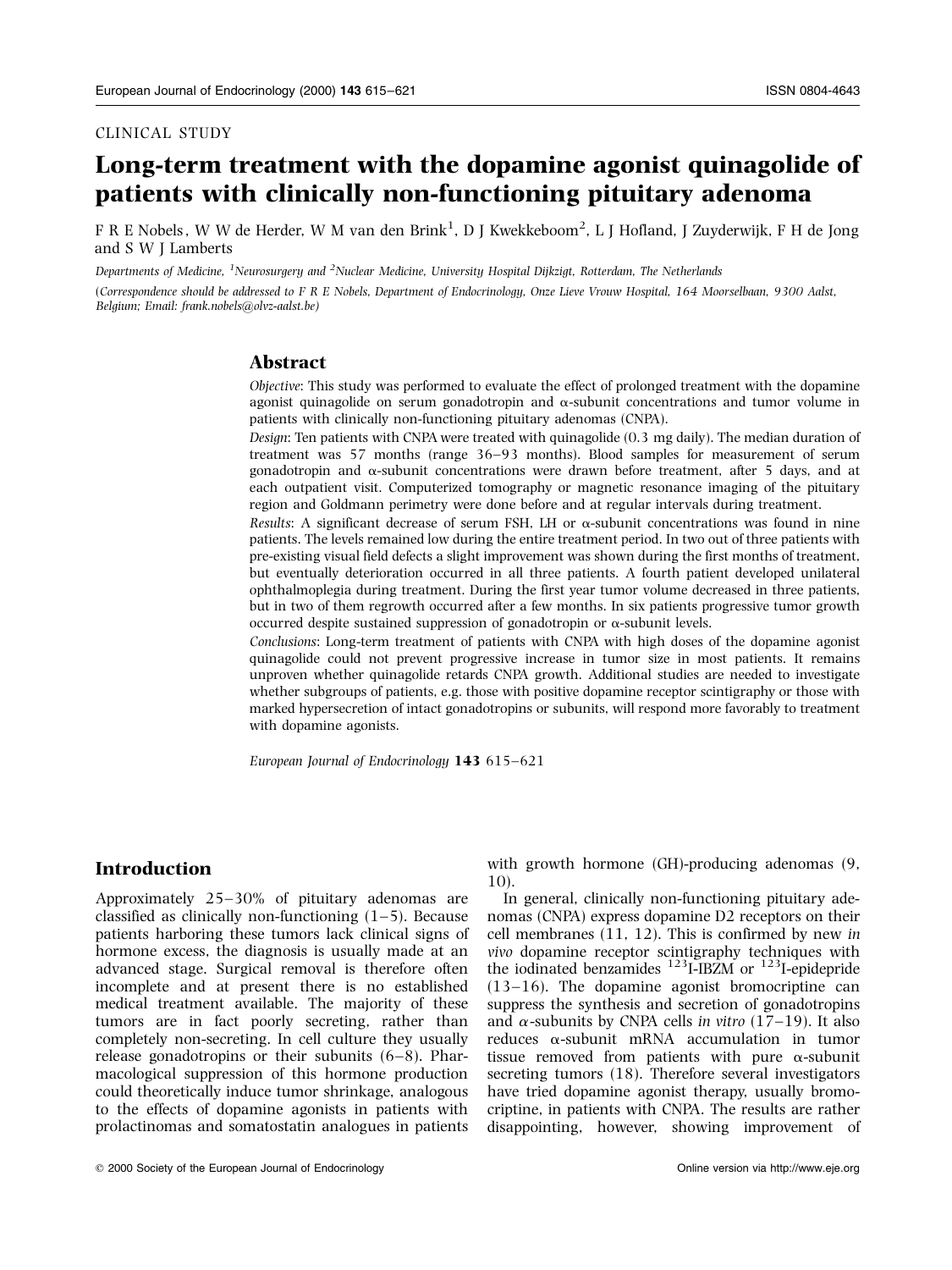visual field defects and/or reduction of tumor mass in only a small number of patients  $(11, 20-24)$ . Since bromocriptine is generally not well tolerated in high doses, rather low doses were used in these studies. In addition, the treatment periods were generally short.

The density of dopamine receptors on CNPA cells is much lower than on prolactinoma cells. Moreover, prolonged incubation with bromocriptine in high concentrations is needed to obtain a significant reduction of gonadotropin and  $\alpha$ -subunit release in vitro (19). This suggests that sustained treatment with high doses of a dopamine agonist is needed to obtain tumor shrinkage.

The new generation of more powerful and more selective dopamine agonists might provide a useful alternative for bromocriptine (25). These drugs are better tolerated than bromocriptine, allowing the use of higher doses. Our group has published preliminary results with the long-acting non-ergot dopamine agonist quinagolide in five patients with CNPA (26). At a final daily dose of  $0.3$  mg during  $12-18$  months a significant decrease in serum follicle-stimulating hormone (FSH) and/or  $\alpha$ -subunit concentrations was induced in four patients, tumor shrinkage in one, and improvement in visual field defects in two. The drug was well tolerated.

In order to evaluate the long-term effect of quinagolide *in vivo* we followed serum gonadotropin and  $\alpha$ subunit concentrations and tumor volume in ten patients with CNPA, who were treated with the dopamine agonist for at least 3 years. Tumor volume was carefully measured using a surface to volume summation method and a mathematical method based on the three axes of the tumor.

# Subjects and methods

We studied ten patients with CNPA. Short-term  $(12-18$ months) follow-up data of four patients (patients 2, 3, 7, 8) were published previously by Kwekkeboom & Lamberts (26). CNPA was defined as the presence of a solid pituitary tumor without clinical signs of hormonal hypersecretion and lacking clinical and radiological characteristics of non-pituitary tumors (such as craniopharyngiomas, meningiomas, metastases of distant malignant tumors or aneurysms of the internal carotid artery). Patients with pituitary apoplexia or radiological evidence of bleeding, necrosis or cystic structures in the tumor were excluded. None of the patients had received prior medical, surgical or radiation therapy for the pituitary adenoma.

All patients gave informed consent to participate in the study, which was approved by the hospital ethics committee. Medical treatment with quinagolide was started at a daily dose of 0.075 mg. The dose was progressively increased to the final daily dose of 0.3 mg within 1 month. Reasons for choosing quinagolide treatment were either the presence of relative contraindications to surgery or refusal of surgery by the

patient. Patients were regularly followed at the outpatient clinic for at least 3 years.

Pretreatment serum gonadotropin and  $\alpha$ -subunit concentrations were determined from samples drawn on a control day hourly for 12 h. In six patients additional hourly sampling for 12 h was performed 5 days after starting quinagolide treatment. Thereafter blood samples were drawn at each visit to the outpatient department. Prolactin (PRL) levels were measured to assess compliance to the treatment.

PRL, insulin-like growth factor-I (IGF-I), GH, thyroidstimulating hormone (TSH) and adrenocorticotropic hormone (ACTH) were measured using kits obtained, respectively, from IRE-Medgenix, Brussels, Belgium (PRL, IGF-I); Sorin, Milan, Italy; Behring, Marburg, Germany; and Amersham International, Amersham, Bucks, UK. FSH and luteinizing hormone (LH) were measured using IRMA kits supplied by IRE-Medgenix, Brussels, Belgium. The sensitivity of these assays was 0.5 U/l.  $\alpha$ -Subunit was measured by RIA, using antibodies purchased from UCB, Brussels, Belgium. The sensitivity of the  $\alpha$ -subunit assay was 0.3 µg/l. The intra- and inter-assay coefficients of variation were respectively  $\leq$  5 and  $\leq$ 15% for LH,  $\leq$ 3 and  $\leq$ 8% for FSH, and  $\leq 6$  and  $\leq 11\%$  for  $\alpha$ -subunit (27).

Computerized tomographic (CT) scans or magnetic resonance imaging (MRI) of the pituitary region and Goldmann perimetry were done before and at regular intervals during treatment. CT scans and/or MRI images were used to estimate tumor volume. The scans were digitized using a Hewlett Packard ScanJet II cx/t flatbed scanner (Hewlett Packard Company, Palo Alto, CA, USA). The scanner was operated by a Macintosh LC 475 20/250 mb computer (Apple Computer Inc., Cupertino, CA, USA), utilizing Desk scan II software (Hewlett Packard). Files were read by the NIH Image 1.27 digital image analysis program (Shareware; National Institutes of Health, Baltimore, MD, USA). The scale was calibrated from pixels to millimeters using the scale bar printed on scans. All measurements were performed by the same observer. Two methods of volume calculation were used: a surface to volume summation method and a method based on the three axes of the tumor (28). In the surface to volume summation method the tumor area was outlined using the computer mouse. The surface of the tumor section was calculated and multiplied with the slice thickness. The total volume of the tumor was calculated by adding up these values. Duong et al. (29) published an error analysis of this method, showing acceptable measurement deviations from known volumes. In the other method the  $x$ ,  $y$  and z radii were measured in the frontal, sagittal and coronal planes respectively. Assuming a spherical volume, the formula  $4/3\pi r^3$  was used for volume calculation,  $r$  being the mean of the  $x$ ,  $y$  and  $z$  radii. All measurements of tumor volume were performed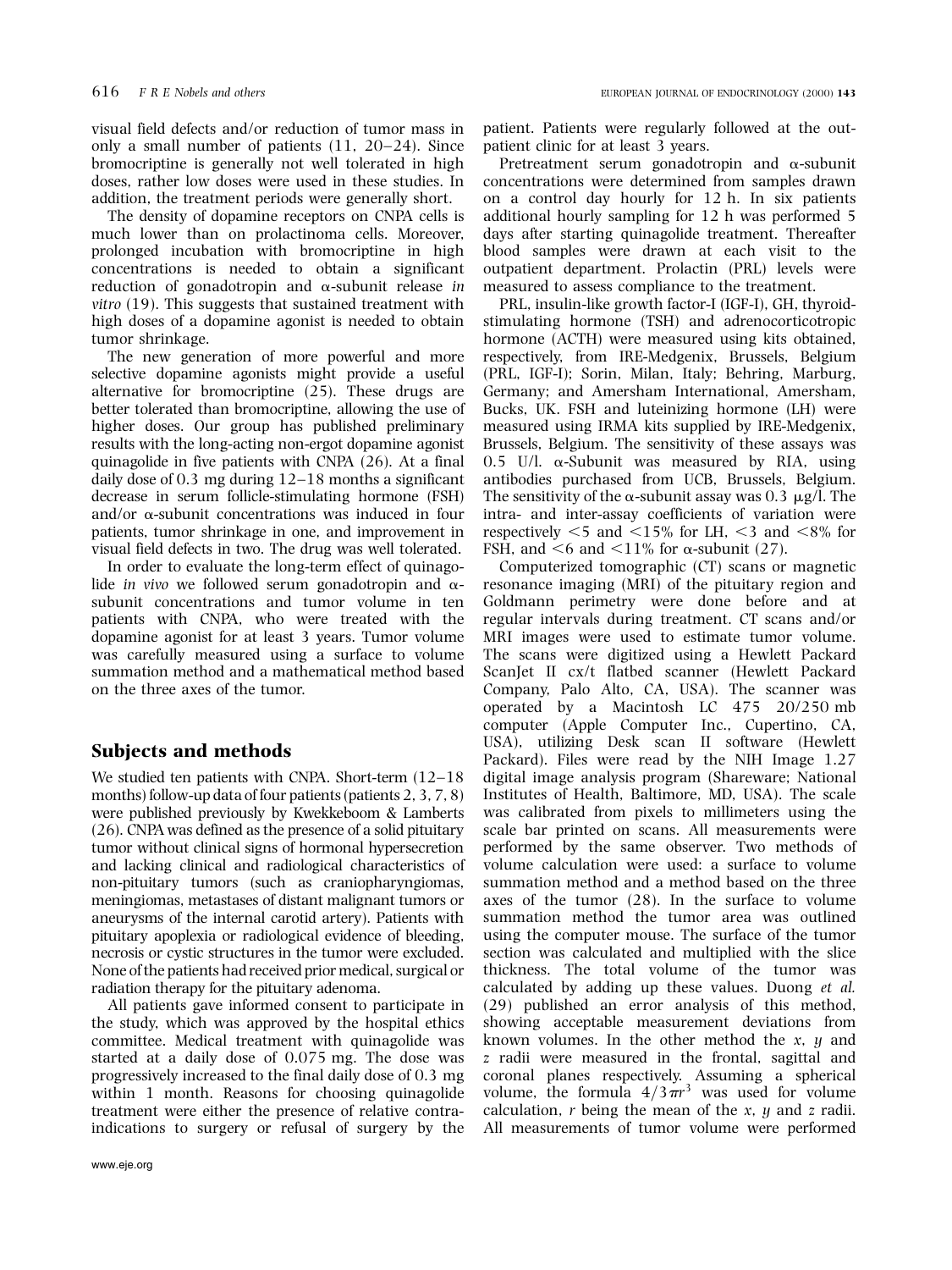| Table 1 Patient data and LH, FSH and $\alpha$ -subunit levels before and during treatment with quinagolide. |  |
|-------------------------------------------------------------------------------------------------------------|--|
|-------------------------------------------------------------------------------------------------------------|--|

| Patient Sex (years) |   | Age | <b>Total duration of</b><br>follow-up (months) | <b>Quinagolide treatment</b><br>(months) | LH.                          | <b>FSH</b><br>(U/I; mean (range)) (U/I; mean (range)) | $\alpha$ -subunit<br>$(\mu g/I; \text{mean (range)})$ |
|---------------------|---|-----|------------------------------------------------|------------------------------------------|------------------------------|-------------------------------------------------------|-------------------------------------------------------|
| $\mathbf{1}$        | M | 67  | 56                                             | <b>Before</b>                            | $1.4(0.9-1.8)$               | $1.4(0.6-2.2)$                                        | $0.4(0.3-0.6)$                                        |
|                     |   |     |                                                | $1 - 3$                                  | 1.0                          | 0.9                                                   |                                                       |
|                     |   |     |                                                | $3 - 12$                                 | $0.7(0.4-1.0)^{*}$           | $1.4(1.0-1.9)$                                        | $0.6(0.5-0.6)$                                        |
|                     |   |     |                                                | $>12$                                    | $0.5(0.4-0.8)$               | $1.2(0.4-2.4)$                                        | $0.5(0.2-0.8)$                                        |
| $\overline{c}$      | M | 62  | 91                                             | <b>Before</b>                            | $0.6(0.5-0.6)$               | $8.0(6.8-9.4)$                                        | $0.5(0.5-0.6)$                                        |
|                     |   |     |                                                | $1 - 3$                                  | $0.5(0.4-0.6)$               | $1.5(0.5-2.2)$ **                                     | $0.4(0.2-0.5)^{*}$                                    |
|                     |   |     |                                                | $3 - 12$                                 | $0.5(0.4-0.8)$               | $2.0(1.4-2.7)$                                        | $0.5(0.4-0.5)$                                        |
|                     |   |     |                                                | $>12$                                    | $0.5(0.4-0.9)$               | $0.9(0.4-1.5)^{\dagger}$                              | $0.4(0.2-0.6)$                                        |
| 3                   | M | 57  | 93                                             | <b>Before</b>                            | $3.8(3.4 - 4.7)$             | $6.2(5.2 - 7.2)$                                      | $1.0(0.9-1.1)$                                        |
|                     |   |     |                                                | $1 - 3$                                  | $2.3(1.4-3.0)$ **            | $2.6$ (1.7-3.3)**                                     | $0.5(0.4-0.6)$ **                                     |
|                     |   |     |                                                | $3 - 12$                                 | $2.8(2.3 - 3.2)$             | $2.9(1.9 - 3.3)$                                      | $0.5(0.4-0.6)$                                        |
|                     |   |     |                                                | $>12$                                    | $1.7(0.4-3.1)$ <sup>††</sup> | $2.7(1.6-4.5)$                                        | $0.5(0.2 - 0.7)$                                      |
| 4                   | М | 62  | 51                                             | <b>Before</b>                            | $0.6(0.4-1.3)$               | $2.9(2.3-4.4)$                                        | $1.0(0.8-1.3)$                                        |
|                     |   |     |                                                | $1 - 3$                                  | 0.4                          | 0.4                                                   | 0.3                                                   |
|                     |   |     |                                                | $3 - 12$                                 | $0.6(0.4-1.1)$               | $0.9(0.4-1.3)$ **                                     | $0.4(0.3-0.4)$ **                                     |
|                     |   |     |                                                | $>12$                                    | $0.5(0.4-1.0)$               | $0.7(0.4-1.6)$                                        | $0.4(0.2-0.6)$                                        |
| 5                   | M | 62  | 44                                             | <b>Before</b>                            | $0.5(0.4-0.8)$               | $2.2(1.4-3.6)$                                        | $0.8(0.6-1.0)$                                        |
|                     |   |     |                                                | $1 - 3$                                  | 1.6                          |                                                       | 0.9                                                   |
|                     |   |     |                                                | $3 - 12$                                 | $0.5(0.4-0.7)$               | $2.8(0.4 - 6.0)$                                      | $0.6(0.5-0.9)$                                        |
|                     |   |     |                                                | >12                                      | $0.4(0.4-0.4)$               | $0.6(0.4-1.0)^{\dagger}$                              | $0.4(0.2-0.5)$                                        |
| 6                   | M | 70  | 41                                             | <b>Before</b>                            | $1.1(1.0-1.2)$               | $2.3(1.8-3.0)$                                        | $0.8(0.6-0.9)$                                        |
|                     |   |     |                                                | $1 - 3$                                  |                              |                                                       | 0.9                                                   |
|                     |   |     |                                                | $3 - 12$                                 | $0.7(0.6-0.7)$ **            | $1.7(1.5-1.9)$                                        | $0.8(0.7-0.9)$                                        |
|                     |   |     |                                                | $>12$                                    | $0.5(0.4-0.8)$               | $1.0(0.6-1.7)$                                        | $0.4$ $(0.2 - 0.5)^{T}$                               |
| 7                   | M | 81  | 85                                             | <b>Before</b>                            | $1.1(0.9-1.2)$               | $3.3(3.3 - 3.3)$                                      | $1.3(1.2 - 1.4)$                                      |
|                     |   |     |                                                | $1 - 3$                                  | $1.5(1.5-1.5)$               | $1.3(1.1-1.4)^{*}$                                    | $0.7(0.6-0.8)$ **                                     |
|                     |   |     |                                                | $3 - 12$                                 | $1.7(0.6 - 3.0)$             | $0.9(0.4-1.9)$                                        | $0.5(0.5-0.6)$                                        |
|                     |   |     |                                                | $>12$                                    | $0.8(0.4-1.5)$               | $1.1(0.4 - 2.6)$                                      | $0.6(0.4-0.8)$                                        |
| 8                   | M | 78  | 68                                             | Before                                   | $3.3(2.5 - 3.9)$             | $5.2(4.2 - 6.0)$                                      | $0.3(0.2 - 0.4)$                                      |
|                     |   |     |                                                | $1 - 3$                                  | $0.9(0.4-1.3)$ **            | $0.5(0.4-0.7)$ <sup>**</sup>                          | $0.2(0.2-0.2)$                                        |
|                     |   |     |                                                | $3 - 12$                                 | $0.8(0.4-1.6)$               | $1.8(0.8 - 3.0)$                                      | $0.2(0.2-0.2)$                                        |
|                     |   |     |                                                | $>12$                                    | $0.8(0.4 - 2.2)$             | $1.9(0.6 - 2.9)$                                      | $0.2(0.2-0.6)$                                        |
| 9                   | F | 72  | 57                                             | <b>Before</b>                            | $0.6(0.4-1.2)$               | $5.1(4.3 - 5.8)$                                      | $0.4(0.3-0.6)$                                        |
|                     |   |     |                                                | $1 - 3$                                  |                              |                                                       | 0.7                                                   |
|                     |   |     |                                                | $3 - 12$                                 | $1.2(0.6-1.8)$               | $2.7(1.0-4.3)$ **                                     | $0.6(0.5-0.7)$                                        |
|                     |   |     |                                                | $>12$                                    | $0.6(0.4-1.1)$               | $2.6(1.7-3.5)$                                        | $0.5(0.4-0.8)$                                        |
| 10                  | M | 67  | 36                                             | <b>Before</b>                            | $0.4(0.4-0.4)$               | $1.1(0.4-1.6)$                                        | $0.6(0.4-0.7)$                                        |
|                     |   |     |                                                | $1 - 3$                                  | 0.4                          | 0.4                                                   | 0.5                                                   |
|                     |   |     |                                                | $3 - 12$                                 |                              |                                                       |                                                       |
|                     |   |     |                                                | $>12$                                    | 0.4                          | 1.1                                                   | $\overline{\phantom{0}}$                              |

\**P* < 0.05 and \*\**P* < 0.01 vs before treatment; <sup>†</sup>*P* < 0.05 and <sup>††</sup>*P* < 0.01 vs month 3–12. No statistical evaluation was performed on individual hormone<br>levels. Normal values in men: LH 1.9–9.2 U/I, FSH 1.6–11.1 U/ α-subunit 1.3–4.0 μg/l. Pretreatment levels are means of 13 values on a control day. The levels after 1–3, 3–12 and >12 months of therapy are means of 2-5, 2-6 and 4-17 serum samples respectively, except in the few cases when only one value was available.



Figure 1. Comparison between two methods of estimation of tumor volume (cm<sup>3</sup>).

by the same technician, who was blinded to clinical responses. Measurements were done twice and mean results used.

Individual hormone levels were evaluated using ANOVA. For the comparison of the means the Newman-Keuls method was applied. P values  $\leq 0.05$  were considered significant.

## Results

Patient data and hormone levels are listed in Table 1. No apparent hypersecretion of gonadotropins or  $\alpha$ subunits was shown, except in one patient (patient 7) who had a slightly elevated serum  $\alpha$ -subunit level. Serum levels of PRL were slightly elevated in four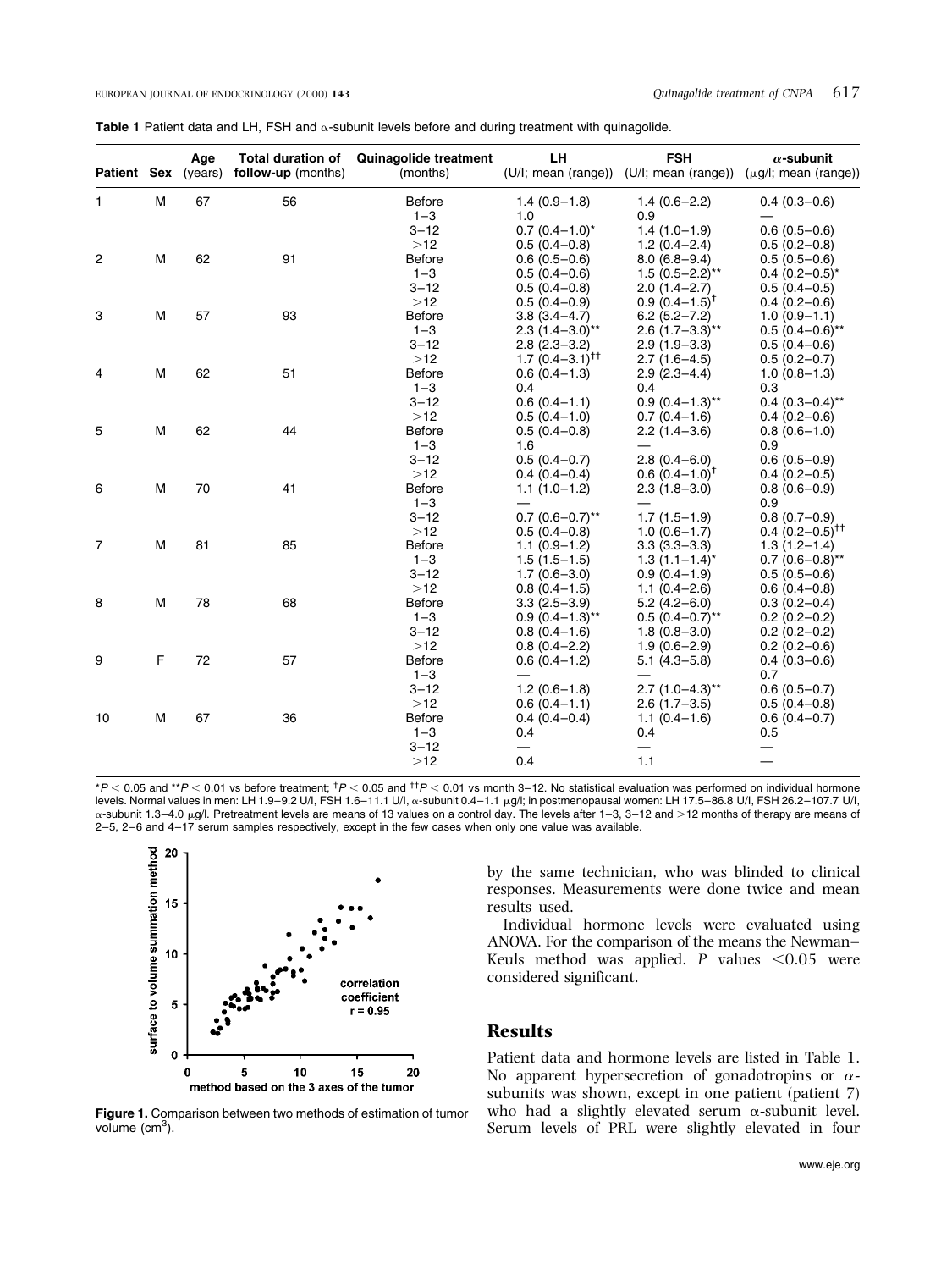| <b>Quinagolide treatment</b> (months) |                                                |                                                                                                                                                                                                                                      |                                                                                                                                                                                                                                                                               |  |  |  |
|---------------------------------------|------------------------------------------------|--------------------------------------------------------------------------------------------------------------------------------------------------------------------------------------------------------------------------------------|-------------------------------------------------------------------------------------------------------------------------------------------------------------------------------------------------------------------------------------------------------------------------------|--|--|--|
| 0 (mean)                              | 1–12 (mean (range) and $\Delta$ )              | 12-48 (mean (range) and $\Delta$ )                                                                                                                                                                                                   | $>48$ (mean (range) and $\Delta$ )                                                                                                                                                                                                                                            |  |  |  |
| 5.5                                   | 5.6                                            | $5.8(5.6-6.1)$                                                                                                                                                                                                                       | 4.2                                                                                                                                                                                                                                                                           |  |  |  |
|                                       | $\Delta$ 1.8                                   | $\Delta$ 5.5                                                                                                                                                                                                                         | $\Delta -23.6^*$                                                                                                                                                                                                                                                              |  |  |  |
| 4.7                                   | $6.9(5.4 - 8.4)$                               | $7.1(6.4 - 7.8)$                                                                                                                                                                                                                     | $7.5(7.3 - 7.7)$                                                                                                                                                                                                                                                              |  |  |  |
|                                       | $\Delta$ 46.8*                                 | $\Delta$ 51.1*                                                                                                                                                                                                                       | $\Delta$ 59.6*                                                                                                                                                                                                                                                                |  |  |  |
| 10.5                                  | 8.2                                            |                                                                                                                                                                                                                                      | $12.3(11.5-13.3)$                                                                                                                                                                                                                                                             |  |  |  |
|                                       |                                                |                                                                                                                                                                                                                                      | $\Delta$ 17.1*                                                                                                                                                                                                                                                                |  |  |  |
|                                       |                                                |                                                                                                                                                                                                                                      | 12.6                                                                                                                                                                                                                                                                          |  |  |  |
|                                       |                                                |                                                                                                                                                                                                                                      | $\Delta$ 80.0*                                                                                                                                                                                                                                                                |  |  |  |
|                                       |                                                |                                                                                                                                                                                                                                      |                                                                                                                                                                                                                                                                               |  |  |  |
|                                       |                                                |                                                                                                                                                                                                                                      |                                                                                                                                                                                                                                                                               |  |  |  |
|                                       |                                                |                                                                                                                                                                                                                                      | 3.4                                                                                                                                                                                                                                                                           |  |  |  |
|                                       |                                                |                                                                                                                                                                                                                                      | $\Delta$ 3.0                                                                                                                                                                                                                                                                  |  |  |  |
|                                       |                                                |                                                                                                                                                                                                                                      | 8.8                                                                                                                                                                                                                                                                           |  |  |  |
|                                       |                                                |                                                                                                                                                                                                                                      | $\Delta$ 23.9*                                                                                                                                                                                                                                                                |  |  |  |
|                                       |                                                |                                                                                                                                                                                                                                      | 15.4 (13.5-17.3)                                                                                                                                                                                                                                                              |  |  |  |
|                                       |                                                |                                                                                                                                                                                                                                      | $\Delta$ 38.7*                                                                                                                                                                                                                                                                |  |  |  |
|                                       |                                                |                                                                                                                                                                                                                                      | 8.4                                                                                                                                                                                                                                                                           |  |  |  |
|                                       |                                                |                                                                                                                                                                                                                                      | $\Delta$ 50.0*                                                                                                                                                                                                                                                                |  |  |  |
|                                       |                                                |                                                                                                                                                                                                                                      |                                                                                                                                                                                                                                                                               |  |  |  |
|                                       |                                                |                                                                                                                                                                                                                                      |                                                                                                                                                                                                                                                                               |  |  |  |
|                                       | 7.0<br>4.5<br>3.3<br>7.1<br>11.1<br>5.6<br>5.5 | $\Delta -21.9^*$<br>$7.6(7.0-8.2)$<br>$\Delta$ 8.6<br>2.3<br>$\Delta - 48.9^*$<br>$2.9(2.6 - 3.1)$<br>$\Delta$ -12.1*<br>6.5<br>$\Delta -8.5$<br>14.6<br>$\Delta$ 31.5*<br>$6.5(6.3-6.6)$<br>$\Delta$ 16.1*<br>6.1<br>$\Delta$ 10.9* | $11.5(10.5-12.4)$<br>$\Delta$ 9.5<br>$12.1 (9.7 - 14.5)$<br>$\Delta$ 72.9*<br>$2.2$ (2.1-2.4)<br>$\Delta$ -51.1*<br>3.5<br>$\Delta$ 6.1<br>$7.7(5.8-9.5)$<br>$\Delta$ 8.5<br>$13.9(13.2 - 14.5)$<br>$\Delta$ 25.2*<br>$6.0(5.4 - 6.6)$<br>$\Delta$ 7.1<br>6.0<br>$\Delta$ 9.1 |  |  |  |

Table 2 Tumor volume  $(cm<sup>3</sup>)$  before and during treatment with quinagolide.

 $\Delta$  = Tumor volume (in cm<sup>3</sup>) change from baseline (in %).

\*A change of more than 10% is arbitrarily considered significant.

patients (all  $\langle 25 \mu g/l \rangle$ ). Serum levels of GH, IGF-I, TSH and ACTH were not elevated in any of the patients. All patients showed hypopituitarism, with deficient adrenal, thyroidal and gonadal function, except patients 3 and 9, who only had deficient gonadal and thyroidal function respectively. All patients had pituitary macroadenomas with suprasellar extension.

The median duration of follow-up under quinagolide treatment was 57 months (range 36–93 months). PRL levels remained lower than  $2 \mu g/l$  during the entire treatment in all the patients, indicating good compliance. Tolerance of the drug was excellent in this relatively old group of patients. No clinically significant nausea, postural hypotension or psychiatric disturbances were



seen. A significant decrease of serum LH, FSH or  $\alpha$ subunit concentrations was found in nine patients (Table 1). No early decrease was seen in the six patients whose gonadotropin and  $\alpha$ -subunit levels were measured 5 days after the beginning of quinagolide treatment (data not shown). Response was shown within the first 12 months of treatment, except in patient 5 whose FSH levels decreased only after more than 12 months. In three patients (2, 3 and 6), who responded within the first year, gonadotropin or  $\alpha$ subunit levels further decreased after a treatment duration of more than 12 months. The suppression was most marked in those patients with the highest pretreatment levels. The levels remained low during the entire treatment period. No apparent escape from treatment was seen, not even in patients 2, 3 and 7, who were followed for more than 7 years.

The two methods of tumor volume calculation showed comparable results (correlation coefficient  $r =$ 0:95 (Fig. 1). Therefore only the surface summation method was used for evaluating the effect of quinagolide on tumor volume. A volume change of more than 10% was arbitrarily considered significant (Table 2). During the first year tumor volume decreased in three patients (patients 3, 5 and 6), remained stable in three (patients 1, 4, and 7) and increased in four (patients 2, 8, 9 and 10) (Table 2, Fig. 2). In patients 3 and 6, whose tumor initially decreased in volume, regrowth to the pretreatment volume occurred after 10 and 24 months respectively. Of the three patients whose tumor volume initially remained stable, a significant decrease in volume was shown in patient 1 after 56 months of Figure 2. Evolution of tumor volumes (absolute values in  $cm^3$ ). treatment, but significant growth occurred in patients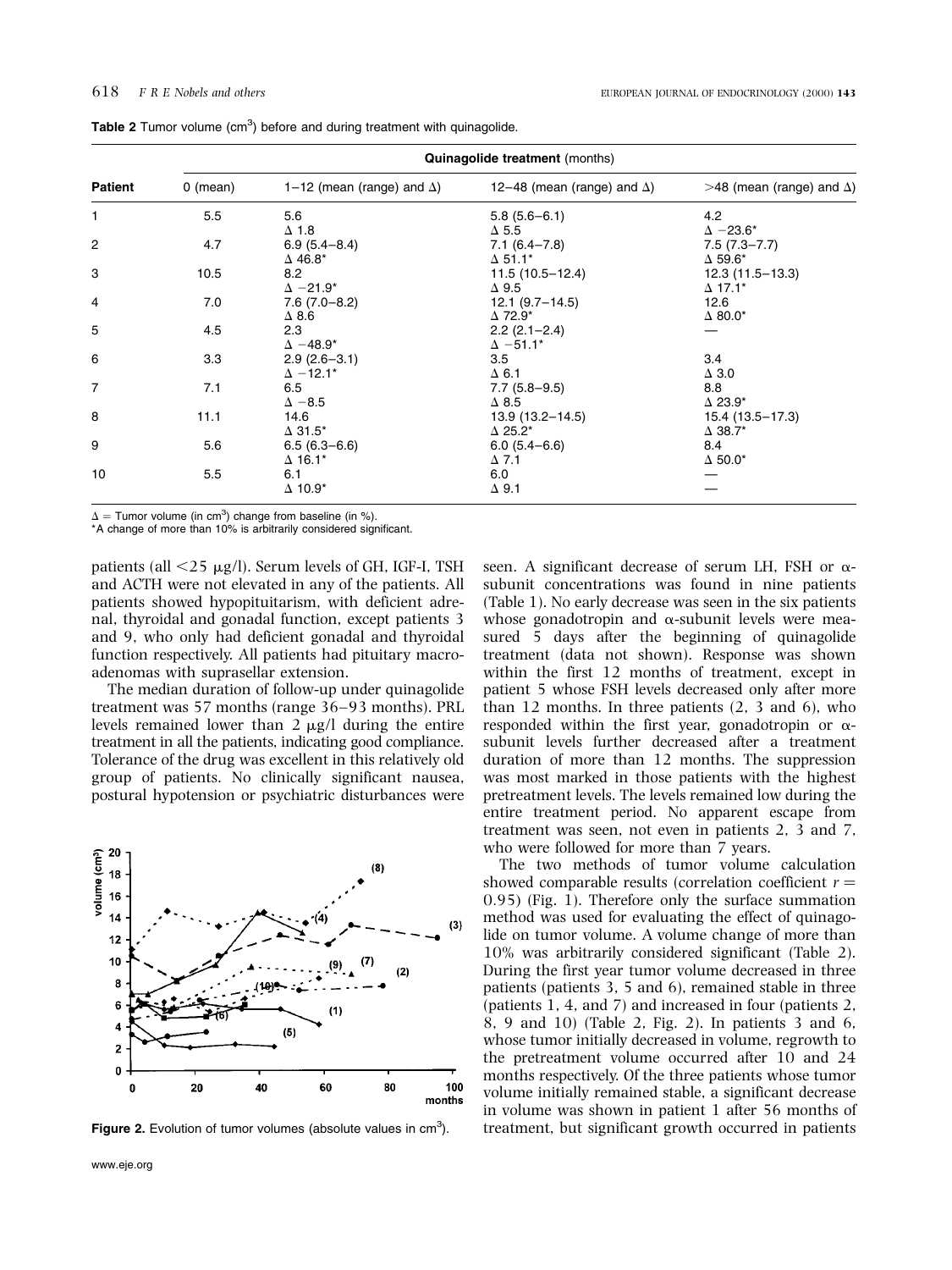4 and 7 after 24 and 37 months respectively. At the end of follow-up (range  $36-93$  months) tumor volume remained significantly below pretreatment volumes in two patients (patients 1 and 5), remained at pretreatment volumes in two (patients 6 and 10) and was significantly increased in six (patients 2, 3, 4, 7, 8 and 9). No relationship between changes in tumor volume and changes in gonadotropin and/or  $\alpha$ -subunit levels could be demonstrated.

Patients 1, 2, 3, 4, 5, 9 and 10 had no visual field defects before or during the treatment. In patient 6 a pre-existing discrete left superior temporal quadrantanopsia slightly deteriorated during treatment with development of bitemporal superior quadrantanopsia, although no significant increase in tumor volume could be detected on MRI. In patients 7 and 8, who had bitemporal superior quadrantanopsia and bitemporal hemianopsia respectively, visual field defects improved in the first 4 months of treatment. When tested after 59 and 35 months of treatment respectively, a slight deterioration was shown in both patients, correlating with a significant increase in tumor volume. Patient 2, whose tumor volume was progressively increasing on successive CT and MRI scans, developed unilateral ophthalmoplegia (6th cranial nerve) after 83 months of quinagolide treatment, which responded favorably to treatment with dexamethasone.

Patients 6 and 10 were eventually operated on. Pathological examination of the resection specimens revealed chromophobic adenoma. Immunohistochemical staining was positive for FSH and  $\alpha$ -subunit and negative for PRL and ACTH.

# **Discussion**

Due to advances in immunological and molecular biological techniques to detect hormonal secretion in vitro, it has been demonstrated in recent years that the majority of CNPA are in fact poorly secreting, rather than completely non-secreting  $(6-8)$ . In cell culture they usually synthesize and secrete the gonadotropic hormones FSH and/or LH, and/or their free  $\alpha$ - or  $\beta$ subunits  $(6-8)$ . Even adenomas that have lost all neuropeptide synthetizing activity (so-called null-cell adenomas) demonstrate typical dense core neurosecretory granules on electron microscopy, while the secretory granule-specific protein chromogranin A can be identified in virtually all cases (30, 31).

The presence of hormonal secretion provides an opportunity for medical treatment. Dopamine agonists are an evident option, since CNPA express dopamine receptors on their cell membranes  $(11-16)$ , and addition of dopamine agonists to cultures of tumor cells of gonadotroph origin suppresses the release and synthesis of gonadotropins and  $\alpha$ -subunits (17–19).

In this study we report on the efficacy of treatment with the potent non-ergot dopamine agonist quinagolide in ten patients with CNPA. The diagnosis was made

on a clinical basis in the presence of a solid pituitary tumor without clinical signs of hormonal hypersecretion and lacking clinical and radiological characteristics of non-pituitary tumors. No biopsy material was available to confirm the diagnosis, because reasons for choosing quinagolide treatment were either the presence of relative contraindications to surgery or refusal of surgery by the patient. The slow growth of the tumors is compatible with the diagnosis of CNPA  $(32-$ 35). Two patients were eventually operated on, and the diagnosis was confirmed by pathological and immunohistochemical examination.

Quinagolide induced a significant decrease of serum concentrations of LH, FSH or  $\alpha$ -subunit in nearly all patients. Since all our patients showed severe hypopituitarism this response is probably not due to an effect on normal gonadotrophs but on gonadotroph production by the tumor cells. Levels only decreased after prolonged treatment, confirming our in vitro data showing that it takes an incubation of  $2-6$  weeks before maximal inhibition of hormonal secretion is attained (19). The serum concentrations of LH, FSH and  $\alpha$ -subunit remained low during the entire followup period. No escape from treatment was seen, not even in patients followed for more than 7 years.

In patients with PRL- or GH-producing pituitary adenomas, drugs that suppress hormonal activity induce tumor shrinkage in a substantial proportion of tumors (9, 10). One might expect similar effects in patients with CNPA. The reported in vivo effects of bromocriptine treatment on tumor size have been variable, however  $(11, 20-24)$ . In general no reduction in tumor size has been observed, but occasional patients respond to dopaminergic therapy with improvement in visual field defects and/or reduction of tumor mass. In many reports the administered doses were low and the treatment period short. Based on the in vitro data, showing suppression of hormone production only when high concentrations of dopaminergic drugs are used for a long time, we hypothesized that long-term treatment with high doses would be needed to obtain tumor shrinkage. For this reason we chose the potent dopamine agonist quinagolide, in a high daily dose of 0.3 mg, comparable to 30 mg bromocriptine. In a preliminary study in five patients, treated for  $12-18$  months, promising results were obtained with tumor shrinkage in one, and improvement in visual field defects in two (26). Our long-term results in ten patients do not confirm these observations. During the first year tumor volume decreased in three patients, but in two of them regrowth occurred after a few months. In six patients progressive increase in tumor size occurred despite sustained suppression of gonadotropin or  $\alpha$ subunit levels. In two out of three patients with preexisting visual field defects a slight improvement was shown during the first months of treatment, but eventually deterioration occurred in all three patients. One patient developed unilateral ophthalmoplegia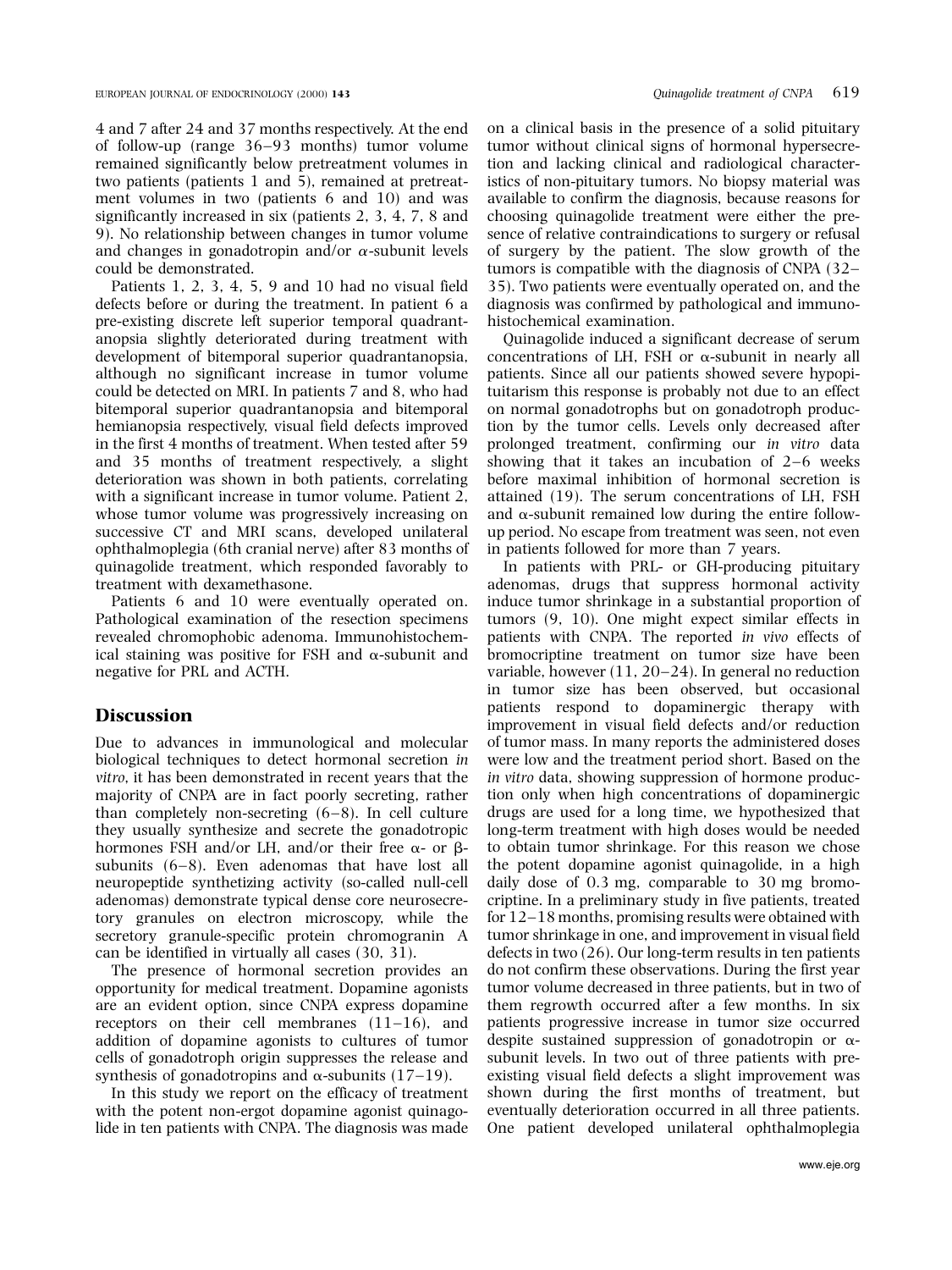during treatment. At the end of follow-up (median 56 months, range  $36-92$  months) tumor volume remained significantly below pretreatment volume in two patients, remained at pretreatment volume in two and was significantly increased in six. Thus a convincing tumor-shrinking effect could not be demonstrated.

In the absence of a control group it is difficult to determine whether quinagolide was effective in slowing down tumor growth or not. Only a long-term largescale multicenter prospective randomized placebocontrolled trial could give an answer to this question. A large number of patients would be needed to demonstrate small effects on tumor volume. A treatment of several years would be needed because these tumors are usually slow growing  $(32-35)$ . Our results clearly indicate that such a controlled study is not feasible in non-selected patients with CNPA.

Drugs that suppress hormone production only induce significant shrinkage of active endocrine cells containing a well-developed secretory apparatus (9, 10). Organelles involved in the synthesis and storage of hormones, such as the endoplasmic reticulum and the secretory vesicles, make a substantially smaller contribution to the tumor volume in CNPA than, for example, in prolactinomas. It is therefore not surprising that an improvement of visual field defects or a tumor size reduction during dopamine agonist treatment has been reported in a greater percentage of patients with pituitary adenomas that hypersecrete gonadotropins or  $\alpha$ -subunits than in patients without apparent overproduction  $(11,20-24)$ . Such hypersecreting CNPA are rare, however, making a randomized controlled study in these selected patients practically impossible.

Another possible explanation for the discrepancy between the efficient suppression of hormone production by quinagolide and the disappointing effects on tumor volume could be the inclusion of tumors with a very low dopamine receptor density. This problem can now be approached by dopamine receptor scintigraphy with  $^{123}$ I-IBZM or preferably with  $^{123}$ I-epidepride (13-16). These nuclear medicine techniques can predict the suppressive effect of dopamine agonists on the growth of prolactinomas. In a recent study we demonstrated tumor shrinkage in two and tumor stabilization in one of three  $^{123}$ I-IBZM single photon emission computed tomography (SPECT)-positive CNPA patients treated with quinagolide, although in one of these patients an additional effect of octreotide could not be excluded (14). In one of four patients without  $123$ I-IBZM uptake in the pituitary fossa tumor growth occurred under quinagolide therapy. Feasibility studies on a larger number of patients with longer follow-up are needed to validate whether SPECT with <sup>123</sup>I-IBZM or <sup>123</sup>Iepidepride might be of assistance in selecting patients who may potentially benefit from dopaminergic therapy.

In conclusion, long-term treatment of patients with CNPA with high doses of the dopamine agonist quinagolide could not prevent progressive increase in tumor size in most patients, despite persistent suppression of hormone secretion. It remains unproven whether quinagolide retards CNPA growth. Additional studies are needed to investigate whether subgroups of patients, e.g. those with positive dopamine receptor scintigraphy or those with marked hypersecretion of intact gonadotropins or subunits, will respond more favorably to treatment with dopamine agonists. Feasibility studies in selected subgroups should be performed before large prospective randomized placebo-controlled trials are organized.

## Acknowledgement

We are grateful to Miss K van Wessem who performed the tumor volume measurements.

#### **References**

- 1 Klibanski A. Nonsecreting pituitary tumors. Endocrinology and Metabolism Clinics of North America 1987 16 793-804.
- 2 Snyder PJ. Clinically nonfunctioning pituitary adenomas. Endocrinology and Metabolism Clinics of North America 1993 22 163-175.
- 3 Katznelson L, Alexander JM & Klibanski A. Clinical review 45. Clinically nonfunctioning pituitary adenomas. Journal of Clinical Endocrinology and Metabolism 1993 76 1089-1094.
- 4 Lamberts SWJL, de Herder WW, Van der Lely AJ & Hofland LJ. Imaging and medical management of clinically nonfunctioning pituitary tumors. Endocrinologist 1995 5 3-6.
- 5 Snyder PJ. Extensive personal experience: gonadotroph adenomas. Journal of Clinical Endocrinology and Metabolism 1995 80 1059±1061.
- 6 Snyder PJ, Bashey HM, Phillips JL & Gennarelli TA. Comparison of hormonal secretory behavior of gonadotroph cell adenomas in vivo and in culture. Journal of Clinical Endocrinology and Metabolism 1985 61 1061-1065.
- 7 Asa SL, Gerrie BM, Singer W, Horvath E, Kovacs K & Smyth HS. Gonadotropin secretion in vitro by human pituitary null cell adenomas and oncocytomas. Journal of Clinical Endocrinology and Metabolism 1986 62 1011-1019.
- 8 Kwekkeboom DJ, de Jong FH & Lamberts SWJ. Gonadotropin release by clinically nonfunctioning and gonadotroph pituitary adenomas in vivo and in vitro: relation to sex and effects of TRH, GnRH and bromocriptine. Journal of Clinical Endocrinology and Metabolism 1989 68 1128-1135.
- 9 Lamberts SWJ. The role of somatostatin in the regulation of anterior pituitary hormone secretion and the use of its analogs in the treatment of human pituitary tumors. Endocrine Reviews 1988 9 417-436.
- 10 Lamberts SWJ & MacLeod RM. Regulation of prolactin secretion at the level of the lactotroph. Physiological Reviews 1990 70 279±318.
- 11 Bevan JS & Burke CW. Non-functioning pituitary adenomas do not regress during bromocriptine therapy but possess membranebound dopamine receptors which bind bromocriptine. Clinical Endocrinology 1986  $25 561 - 572$ .
- 12 Koya M, Nakao H, Arao M, Sato B, Noma K, Morimoto Y et al. Demonstration of specific dopamine receptors on human pituitary adenomas. Acta Endocrinologica 1987  $114$  595-602.
- 13 Pirker W, Brucke T, Riedl M, Clodi M, Luger A, Asenbaum S et al. Iodine-123-IBZM-SPECT: studies in 15 patients with pituitary tumors. Journal of Neural Transmission, General Section 1994 97 235±244.